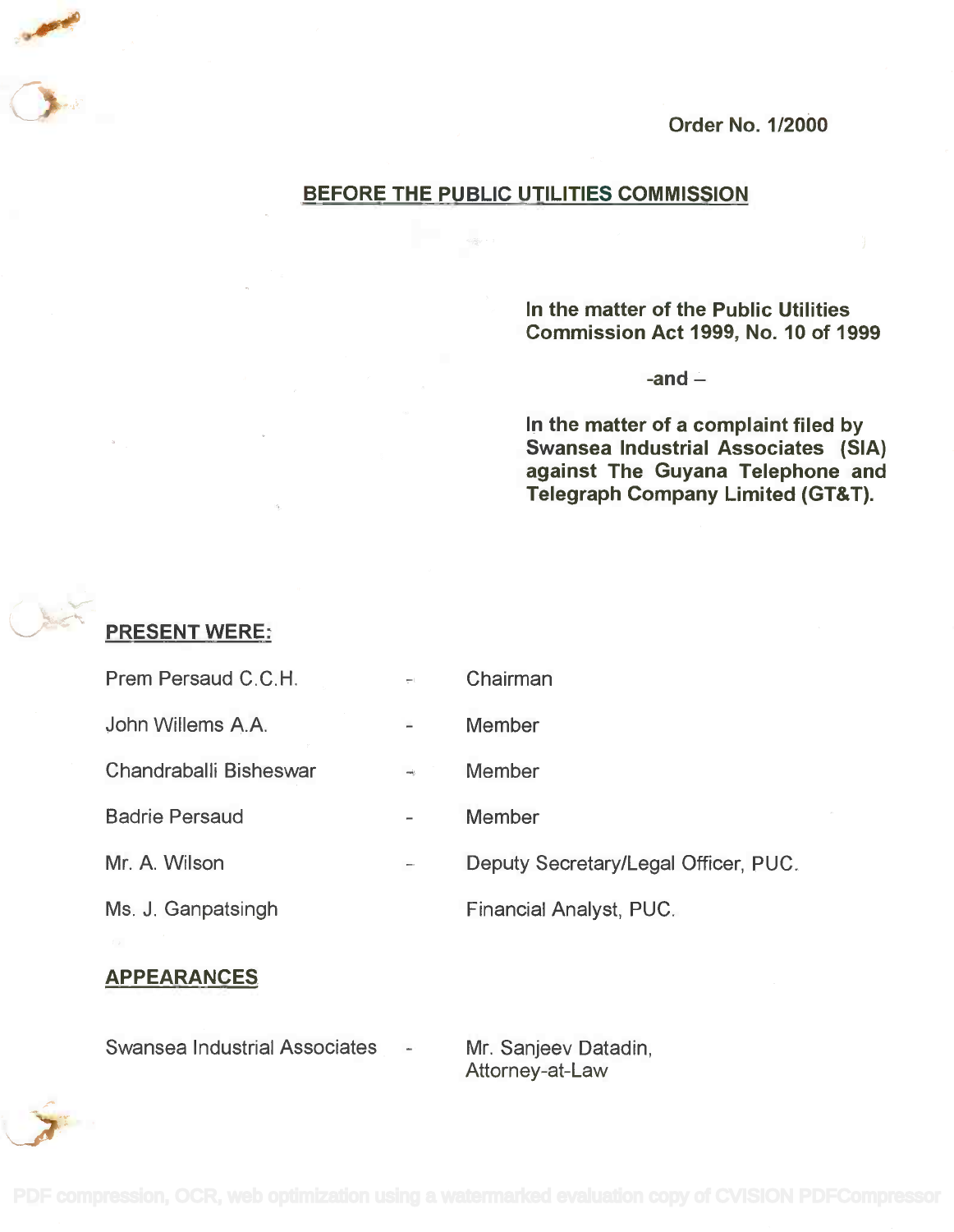Guyana Telephone & Telegraph Guyana Telephone & Telegraph Co. Ltd Mr. K.S. Massiah, S.C., Co. Ltd Mr. K.S. Massiah, S.C.,

Attorney-at-Law Attorney-at-Law Mr. M.G. Fitzpatrick S.C. Mr. M.G. Fitzpatrick S.C. Attorney-at-Law Attorney-at-Law

#### DECISION

Swansea Industrial Associates (SIA) is a company, which sells cellular phones in Swansea Industrial Associates (SIA) is a company, which sells cellular phones in Guyana. Guyana.

Guyana Telephone & Telegraph Company Limited (GT&T) is a limited liability Guyana Telephone & Telegraph Company Limited (GT&T) is a limited liability Company carrying on business in this country, and is a public utility. Company carrying on business in this country, and is a public utility.

SIA is not a public utility. It has filed a complaint that GT&T is engaged in unfair SIA is not a public utility. It has filed a complaint that GT&T is engaged in unfair trade practice in that GT&T also sells cellular phones in the country but waives the trade practice in that GT&T also sells cellular phones in the country but waives the activation charges for anyone who purchases sets from it, whereas it charges other activation charges for anyone who purchases sets from it, whereas it charges other customers who purchase sets from SIA an activation fee of \$10,657.00 customers who purchase sets from SIA an activation fee of \$10,657.00

We mentioned that SIA is not a public utility but there is nothing to prevent it from We mentioned that SIA is not a public utility but there is nothing to prevent it from initiating these proceedings. Section 52(1) of the Public Utilities Commission Act, No. initiating these proceedings. Section 52(1) of the Public Utilities Commission Act, No. 10 of 1999 provides for a complaint under the Act against a public utility to be made by 10 of 1999 provides for a complaint under the Act against a public utility to be made by the Minister or <u>any person</u> including any other public utility having an interest in the subject matter. subject matter.

The facts which propelled this application before the Commission are not in The facts which propelled this application before the Commission are not in dispute. But GT&T insisted and maintained that it has done nothing which can be dispute. But GT&T insisted and maintained that it has done nothing which can be deemed unfair practices, but rather it is within the scope of the Company's business to deemed unfair practices, but rather it is within the scope of the Company's business to increase its subscriber base. By offering the incentive to the public, that is to say, the increase its subscriber base. By offering the incentive to the public, that is to say, the waiver of the activation fee, that is likely to influence more persons to purchase their waiver of the activation fee, that is likely to influence more persons to purchase their sets. GT&T urges that the essence of marketing comes into play and it will not sets. GT&T urges that the essence of marketing comes into play and it will not subsidise SIA or any other business in a competitive environment. subsidise SIA or any other business in a competitive environment.

The offer to waive the activation cost was designed to stimulate customer base The offer to waive the activation cost was designed to stimulate customer base growth by lowering the cost of accessing the service; growth in subscriber base will lead growth by lowering the cost of accessing the service; growth in subscriber base will lead to an increased demand for cellular handsets, thereby allowing for increased sales. to an increased demand for cellular handsets, thereby allowing for increased sales.

No one can dispute the logic and reason which inform such concept: But SIA No one can dispute the logic and reason which inform such concept: But SIA doth protest and claims unfair trade practices and not playing on a level field: doth protest and claims unfair trade practices and not playing on a level field: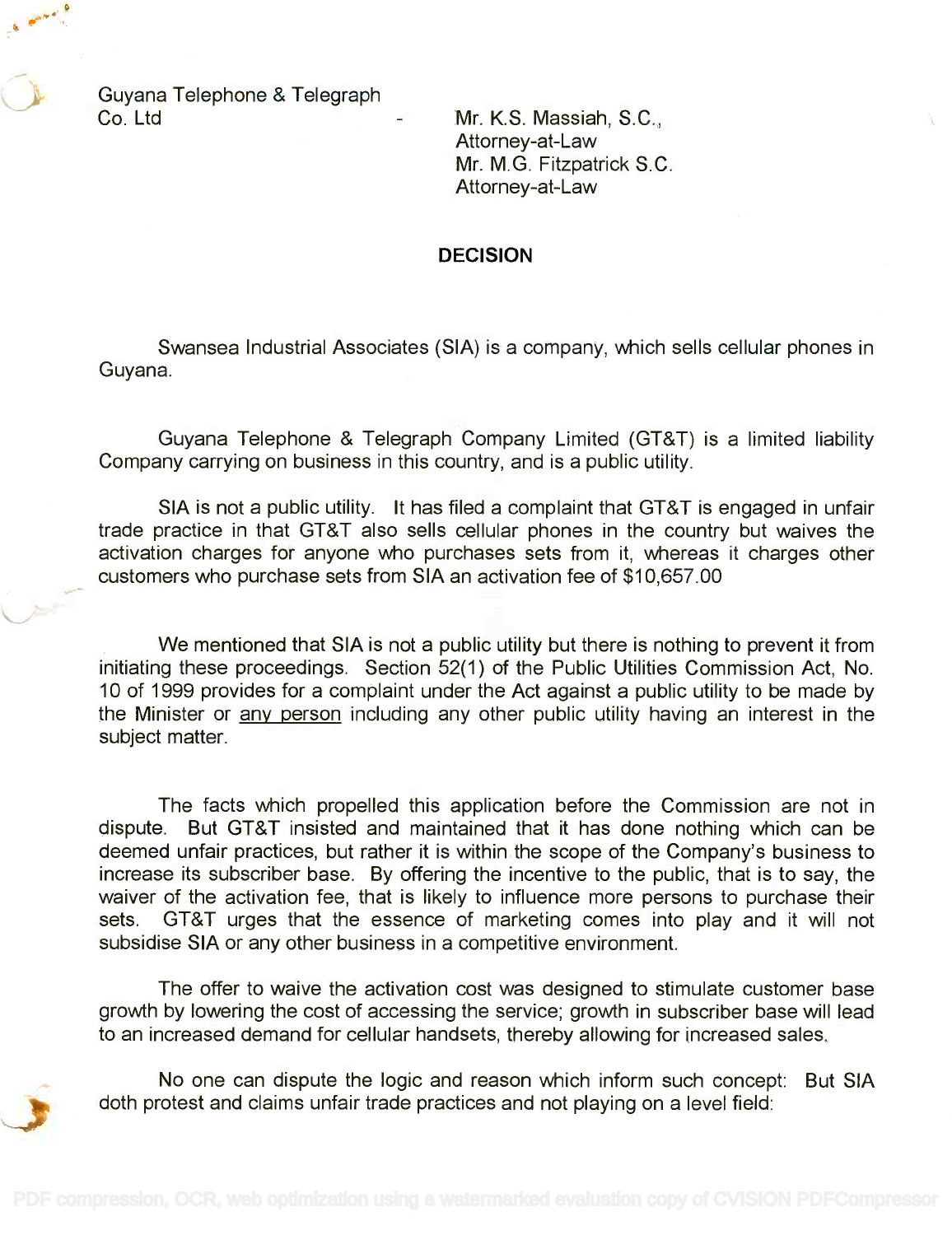This Commission is prepared to encourage healthy competition and fair dealings This Commission is prepared to encourage healthy competition and fair dealings and in the process may remove obstruction to the growth of competition which will and in the process may remove obstruction to the growth of competition which will accrue to the benefit of the consumer whilst at the same time protecting the interest of accrue to the benefit of the consumer whilst at the same time protecting the interest of the utility. the utility.

In terms of section 21(2) of the Act, our decisions and orders shall be fair, in In terms of section 21 (2) of the Act, our decisions and orders shall be fair, in accordance with the Act and other written laws in operation in this country: So let us accordance with the Act and other written laws in operation in this country: So let us look at how the law guides us in the discharge of our function with respect to the look at how the law guides us in the discharge of our function with respect to the application by SIA. application by SIA.

The Commission by Order dated 20<sup>th</sup> June, 1995, No. 2/95 fixed the rate of \$10,657.00 for which GT&T should impose for the activation of a cellular phone. That \$10,657.00 for which GT&T should impose for the activation of a cellular phone. That order is extant. And section 34 of the Act provides that no public utility shall provide to order is extant. And section 34 of the Act provides that no public utility shall provide to any person any service at a rate which is unduly preferential or discriminatory. A any person any service at a rate which is unduly preferential or discriminatory. A question which we have to resolve is this: Having regard to the fact that GT&T charges a fee from him who does not purchase a phone from it, and waives that fee from a fee from him who does not purchase a phone from it, and waives that fee from someone who purchases a phone from GT&T, is that act of GT&T discriminatory? someone who purchases a phone from GT&T, is that act of GT&T discriminatory?

We mentioned earlier that no one can properly challenge the motive from GT&T's We mentioned earlier that no one can properly challenge the motive from GT& T's act in an open and competitive market, and with the object of increasing its customer act in an open and competitive market, and with the object of increasing its customer base with respect to cellular phones. It seems to us, however, that the fly in the base with respect to cellular phones. It seems to us, however, that the fly in the ointment, so to speak, is that GT&T has at the moment exclusive right (or the monopoly) ointment, so to speak, is that GT&T has at the moment exclusive right (or the monopoly) to activate the phones: No one else has that facility and capable of doing so. That, to activate the phones: No one else has that facility and capable of doing so. That, complains, SIA is not operating on a level playing field: because unless GT&T activates complains, SIA is not operating on a level playing field: because unless GT&T activates the set, it will be useless. the set, it will be useless.

We are of the judgement that GT&T is using its monopoly to unduly and unfairly We are of the judgement that GT&T is using its monopoly to unduly and unfairly influence the market in its favour. If another public utility had the facility, and the right influence the market in its favour. If another public utility had the facility, and the right and licence to activate cellular phones, then other considerations come into play, and and licence to activate cellular phones, then other considerations come into play, and they will be able, on an equal footing, to compete with each other. they will be able, on an equal footing, to compete with each other.

We acknowledge that we are not infallible in our reasoning and if we are wrong We acknowledge that we are not infallible in our reasoning and if we are wrong for the reasons we advanced, then we go on to consider still, the other aspects of the for the reasons we advanced, then we go on to consider still, the other aspects of the legal position. legal position.

Section 40 of the Act mandates that no public utility shall, directly or indirectly, Section 40 of the Act mandates that no public utility shall, directly or indirectly, demand or receive, for any service provided by it, a greater or lesser rate than the rate demand or receive, for any service provided by it, a greater or lesser rate than the rate specified in the tariffs of such public utility applicable thereto, but it shall be lawful for a specified in the tariffs of such public utility applicable thereto, but it shall be lawful for a public utility, with the permission of the Commission, to demand and receive from a public utility, with the permission of the Commission, to demand and receive from a consumer any special rate agreed to by the public utility and such consumer. consumer any special rate agreed to by the public utility and such consumer.

There is no evidence that the rate fixed by the Commission for the service of the There is no evidence that the rate fixed by the Commission for the service of the cellular telephone has been varied, neither is there any evidence that the Commission cellular telephone has been varied, neither is there any evidence that the Commission had permitted GT&T to demand and receive any special rate from any customer.